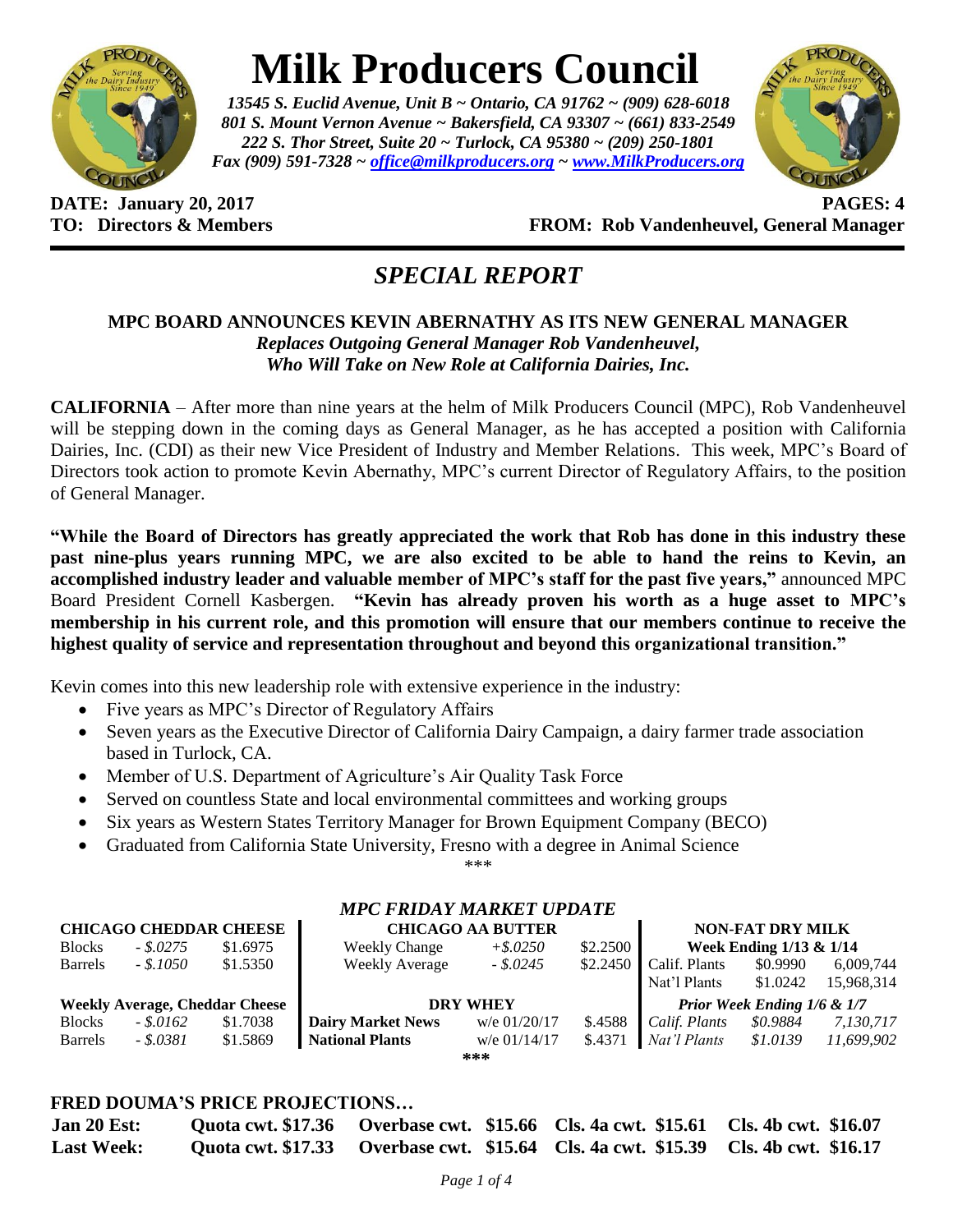**MARKET COMMENTARY:** *(By Sarina Sharp, Daily Dairy Report, [sarina@dailydairyreport.com\)](mailto:sarina@dailydairyreport.com)*

#### *Milk & Dairy Markets*

2017 is off to a cold, wet start in the West. After years of parched soil and depleted aquifers, the rain – and particularly the snow – is welcome. But from California to Idaho, corrals are sodden and milk yields are starting to slip. "At this point, manufacturers are not very concerned because milk intakes appear to be in pretty good balance with processing needs," according to *Dairy Market News*. However, if things remain soggy, mastitis rates are sure to climb, and the decline in production per cow could accelerate.

Overseas, milk output continues to contract. November milk collections in Europe were down 3.6% from a year ago. Australian milk output was





better than feared in November but still down 6.3%, which puts season-to-date production down 9.4% from the first five months of the 2015-16 season. The United States is the only major dairy exporter that is still expanding output. Through November, U.S. milk output was 2.87 billion pounds greater than the same period in 2015 after adjusting for Leap Year. As the *Daily Dairy Report* notes, "That 1.5% growth is more than erased by deficits in Argentina and Oceania. Through November, Argentina's year-over-year milk production shortfall is estimated at 2.6 billion pounds. Additionally, over the same period output was down 1.45 billion pounds in Australia and 771 million pounds in New

Zealand. Combined, output among these three major dairy nations was down 4.86 billion pounds compared to January through November of 2015."

Given the significant recovery in dairy product prices and on-farm margins, foreign milk production could begin to shift back toward expansion. But it will take some time to change course. In the Netherlands, phosphorous regulations are likely to push dairy producers to cull aggressively. Cow numbers have already fallen in Oceania and South America and in parts of Europe including Germany. Many dairy producers will have to restore their credit before they rebuild their herds. In the meantime, the U.S. dairy



industry will have an opportunity to gain a larger share of the growing global dairy trade, the strong dollar notwithstanding.

The Cheddar barrel market is clearly well-supplied. Manufacturers reported sales of 13.7 million pounds of Cheddar barrels in the week ending January 14, per USDA's National Dairy Product Sales Report, the highest weekly volume in nearly ten years. At the CME spot market, barrels dropped  $10.5¢$  to \$1.535/lb., a four-week low. Traders exchanged 19 loads of barrels and 18 blocks, a sizeable volume in this holiday-shortened week.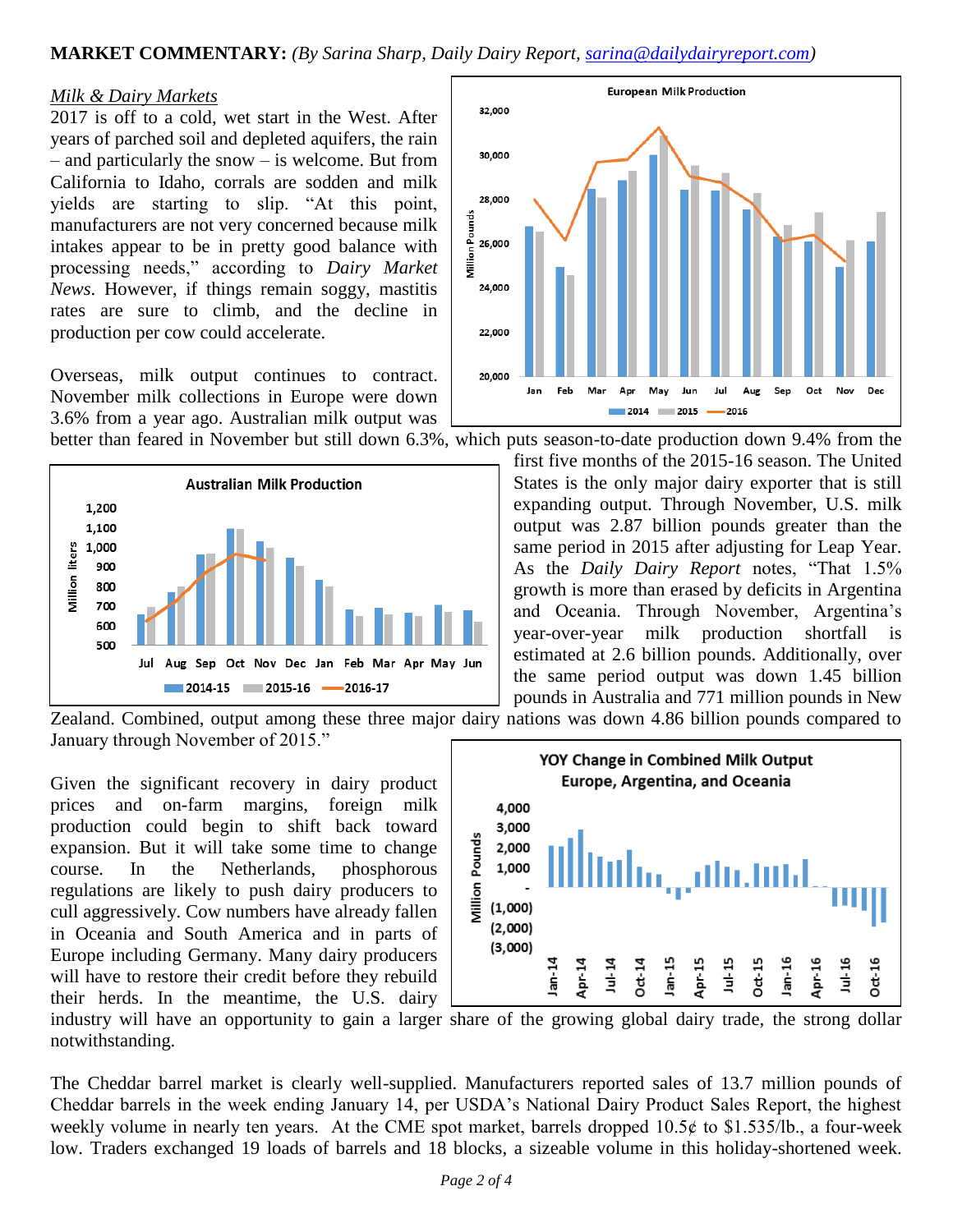Blocks slid 2.75 $\ell$  from last Friday to \$1.6975. Most Class III futures contracts were little-changed this week, but the February contract lost  $22¢$ . The whey market continues to firm.

CME spot nonfat dry milk (NDM) retreated this week to \$1.005, down  $2.75¢$  to its lowest level since mid-December. At the Global Dairy Trade (GDT) auction, skim milk powder (SMP) prices fell 1.6%, and whole milk powder (WMP) slipped 0.1%. The European Commission rejected all bids for its third round of SMP Intervention tenders, saying they were too low. The European government remains wary of spooking the market by signaling that it is willing to part with some of its mountain of milk powder at competitive prices.



Butter remains in high demand. At the GDT, butter prices climbed for the eighth straight event and reached their highest average winning price since March 2014, up 1.6% from the previous auction. The GDT price for



anhydrous milkfat was up 3.7%; it too is perched at a nearly three-year high. Butter rallied at the CME spot market to \$2.25, up  $2.5¢$  from last Friday. Class IV futures were steady to  $15¢$  lower this week. Cream is plentiful in the U.S., but butterfat prices are well-supported.

#### *Grain Markets*

The corn market jumped a dime this week. At \$3.6925, March corn stands at six-month highs. Soybean futures are even stronger. The March contract climbed  $27¢$  to \$10.695. The trade is trying to assess just how much harm excessive rains have done to the Argentine crop. Initially, the

trade had assumed that losses in Argentina would be offset by excellent yields in Brazil, but now it seems the flood damage is likely larger than that. Fortunately, the forecast is looking warm and mostly dry.

After surveying farmers, Farm Futures magazine expects soybean acreage to jump 8.5% from the 2016-17 season to a record-high 90.52 million acres. If correct, this would put soybean acres in excess of corn for the first time since 1983, when the government incentivized farmers to idle much of their ground. Farm Futures projects that corn area will fall 3.7% to 90.49 million acres. Sorghum and wheat acres are also likely to fall, while cotton area is likely to climb 13.7%.

Growth in global demand for soybeans is so strong that even after several years of good crops, there is little cushion for a downturn in yields or acreage. Despite the prospect of a great crop in Brazil and record-breaking soybean acreage in the U.S. this spring, the soybean market is likely to rally at every hint of bad weather.

\*\*\*

**CWT LAWSUIT SETTLEMENT – WWW.BOUGHTMILK.COM:** *(By Rob Vandenheuvel)* You may have seen some of the national news stories about [www.boughtmilk.com,](http://www.boughtmilk.com/) and the availability of settlement funds for anyone who purchased milk and dairy products since 2003. This is a result of a settled lawsuit filed by animal rights extremists against the Cooperatives Working Together (CWT) program, alleging that their "herd retirement program" constituted illegal price manipulation. As we've written about in this newsletter, that case was settled last fall, and there is now an effort to identify members of the "class" who will collect the proceeds from the